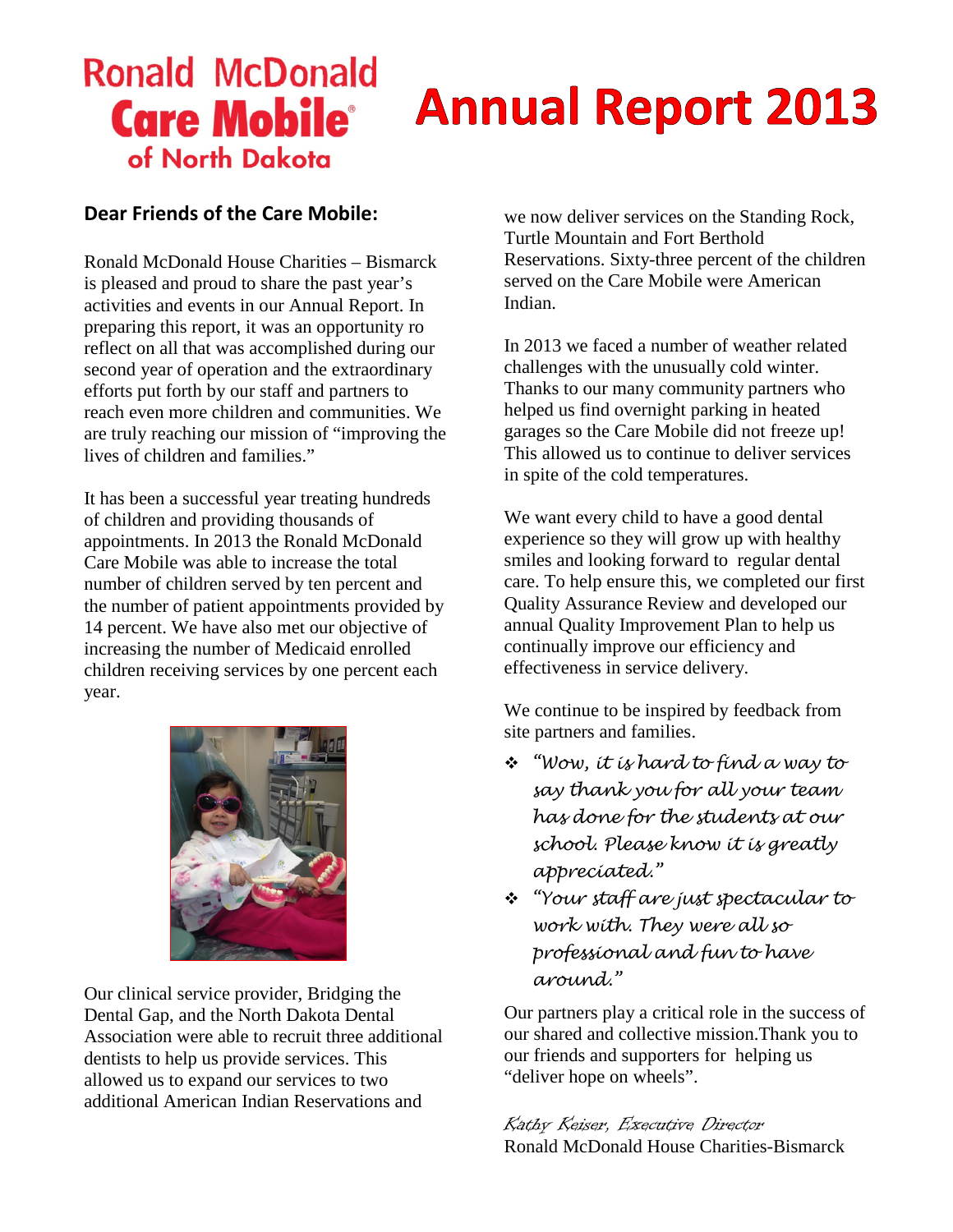# **Dental Care Highlights** In 2013 the Ronald McDonald Care Mobile served **880** children with **2,074** patient appointments, providing **8,881** dental services for a total value of **\$470,148**.

The Ronald McDonald Care Mobile operated 37 weeks and traveled to 43 sites in 22 communities in western North Dakota. Prioirty for services includes schools with 50 percent or greater of their children enrolled in the free/reduced fee school lunch program, Head Start and Early Head Start Programs, American Indian Reservations and Community Health Centers that do not have dental clinics.

| Diagnostic                     | Number Provided |
|--------------------------------|-----------------|
| Exams                          | 781             |
| X-rays                         | 1,150           |
| <b>Caries Risk Assessments</b> | 679             |
| Referrals                      | 60              |
| Preventive                     |                 |
| Oral health education          | 882             |
| Cleanings                      | 773             |
| <b>Fluoride Treatments</b>     | 775             |
| Sealants                       | 2,817           |
| Restorative/Surgical           |                 |
| Fillings                       | 1,524           |
| <b>Stainless Steel Crowns</b>  | 20              |
| Extractions                    | 124             |
| Pulpotomies                    | 35              |

#### **Services Provided in 2013**

The average number of visits per child is 2.36 and the average number of dental services per child is 10. The average value of dental services provided per child is \$534.26.



#### **Demographics of the Children Served**

The Ronald McDonald Care Mobile serves children ages 0 through 21. Over one-half (53%) of the children seen were eight years of age or younger and slightly more girls than boys received services.

| Age       | Percentage |
|-----------|------------|
| $0 - 2$   | 6%         |
| $3 - 5$   | 21%        |
| $6 - 8$   | 26%        |
| $9 - 11$  | 21%        |
| $12 - 14$ | 12%        |
| $15 - 17$ | 9%         |
| 18-21     | 6%         |



More than two-thirds (67%) of the children served were in pre-school and elementary school. Most of the sites visited are elementary schools.

| Grade     | Percentage |
|-----------|------------|
| Pre-K     | 12%        |
| K-6       | 55%        |
| $7-9$     | 10%        |
| $10 - 12$ | 9%         |
| $13+$     | 1%         |
| $NA*$     | 14%        |

\*Not Available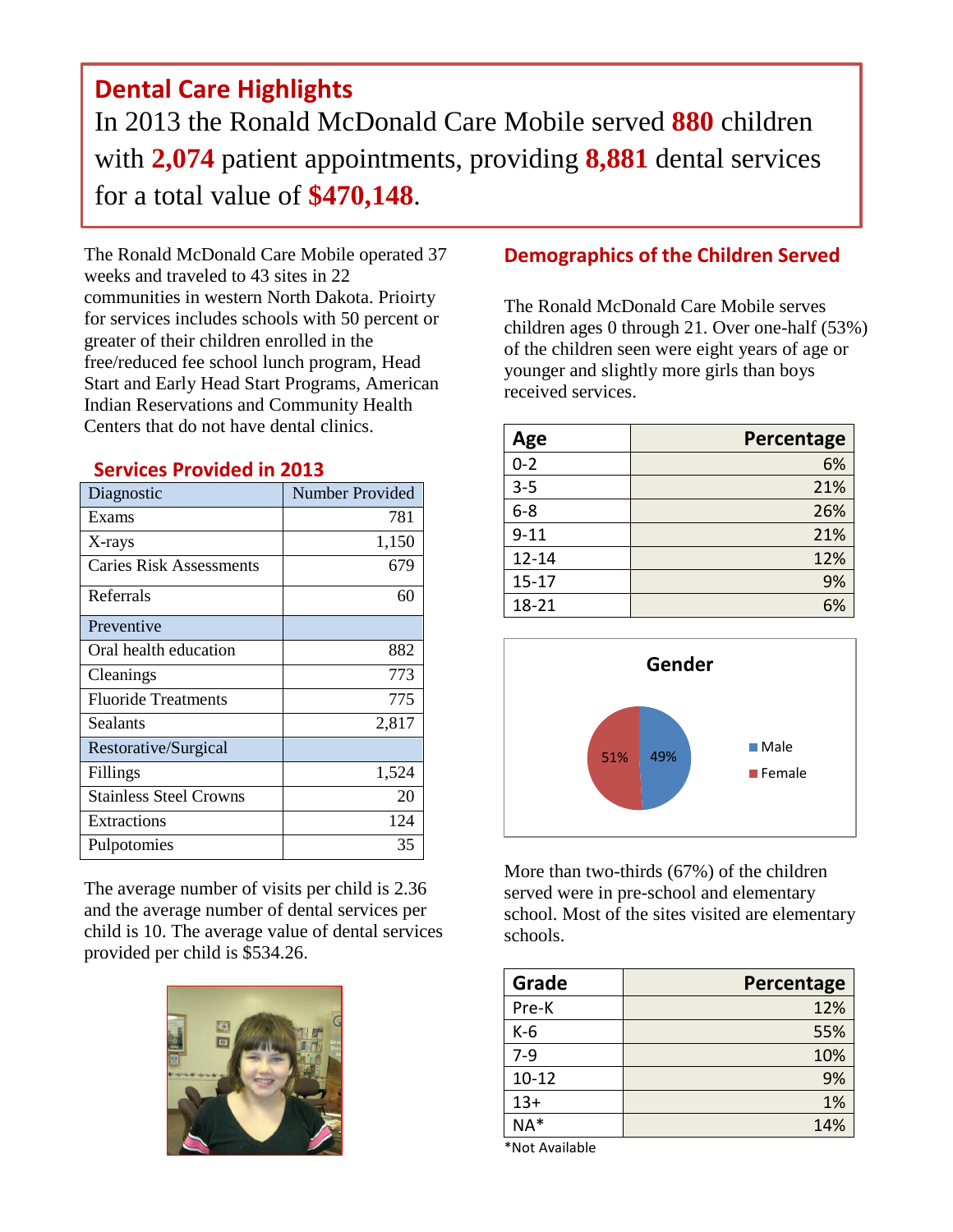Nearly one-third (32%) of the children served were Caucasian and nearly two-thirds (63%) were Native American with five percent other races/ethnicities indicating we are reaching our target populations.



The majority of children (69%) seen on the Ronald McDonald Care Mobile are uninsured. More than one-fourth (27%) are Medicaid and four percent have private insurance.



The annual Patient Satisfaction Survey indicated the children and parents/guardians are satisfied with and very appreciative of the services provided by the Ronald McDonald Care Mobile Program.





Individuals across North Dakota have teamed up to help sustain this wonderful program. Twenty inaugural members continue to support the campaign.

You can become a "Tooth Fairy Club" member by pledging to support the Ronald McDonald Care Mobile by:



A one-time pledge of \$1,000 (or five years at \$200/year)

Please consider giving a donation to the Tooth Fairy Club to help us provide desperately needed oral health care to underserved children. You can contribute by going to our website and donating online or downloading the membership form at:

<http://rmhcbismarck.com/caremobile/default.asp?ID=344>

# **North Dakota Communities Served**



In 2013, the Ronald McDonald Care Mobile served 43 sites in 22 communities including Bismarck, Cannon Ball, Center, Fort Yates, Hazelton, Hebron, Mandan, Mandaree, Minot, New England, New Town, Parshall, Porcupine, Raleigh, Rolla, Rolette, Selfridge, Solen, Steele, Tappen, Twin Buttes and White Shield. Sites include schools, churches and community events.